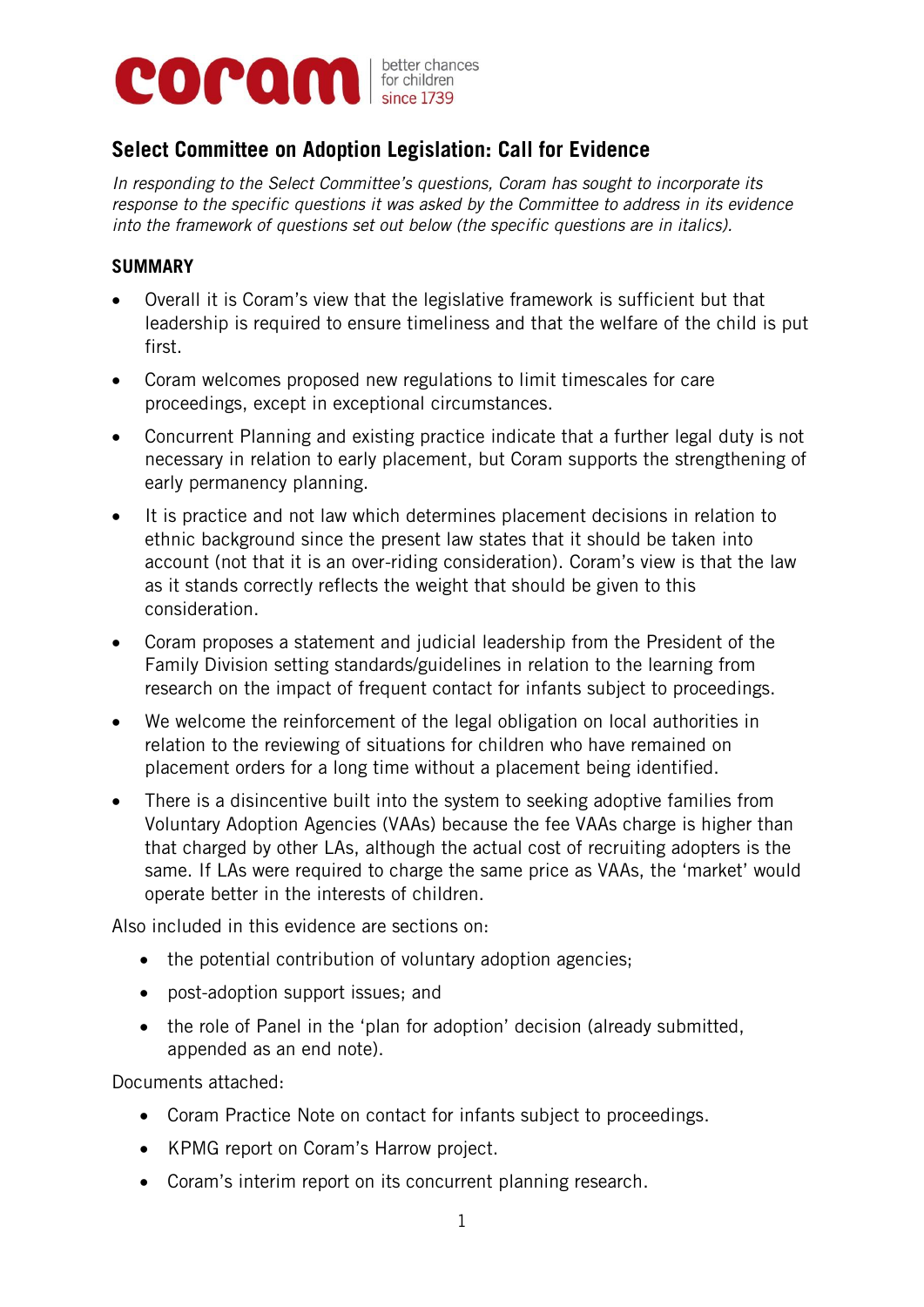

# **BACKGROUND**

# **a) Do we have the right structure for adoption?**

# *Is it appropriate to have such a strong policy focus on adoption as the preferred route to permanency for looked after children?*

- Yes it is. Adoption is the only form of permanency which is designed to last all through life. It should be actively considered for every young child (and some older children) who cannot remain with their birth family.
- The policy focus on early permanency planning for all children in the care system does not presume that adoption should be the care plan of choice, but that a realistic view of long term solutions should be taken from the earliest possible point in a child's life, when their vulnerability is apparent.
- **b) Should we be concerned about the falling number of adoptions? Why are the numbers falling?**

# *Should we be concerned about the falling number of adoptions when considered within the context of the full range of permanency options available (SGOs)?*

- Yes we should. The number of children coming into care is increasing and there is a backlog of children waiting for decisions or placements.
- LAs have very different percentages of their care populations accessing adoption and this does not appear to correlate with the profile of their children.
- In addition, the outcomes for highly vulnerable children who go home are poor and the judiciary should be aware of the Ward et al (2010) research on infants suffering, or likely to suffer, significant harm. It points to the need for early risk assessments that consider the longer term needs of the child and not just immediate safety.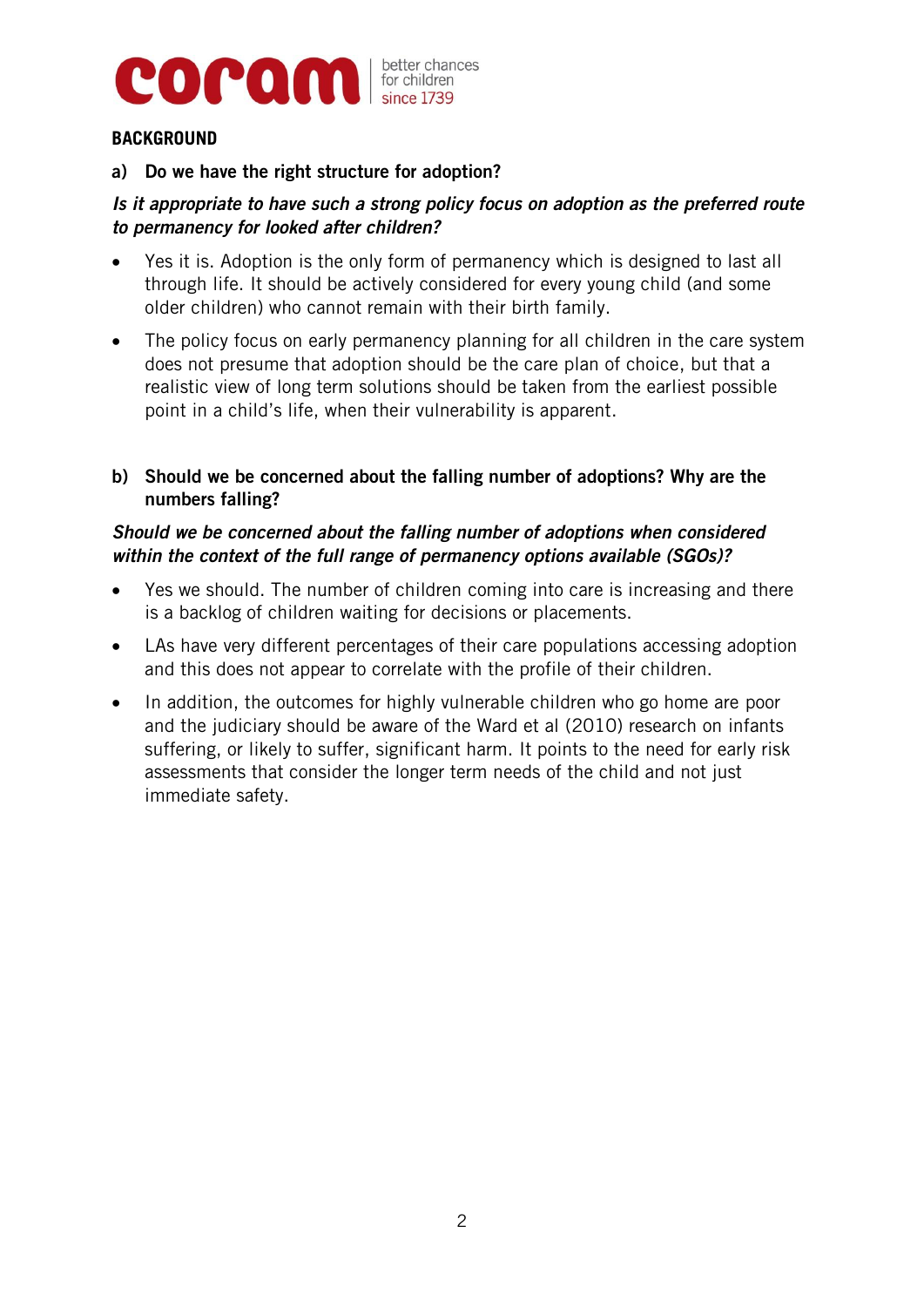

# **LEGISLATION**

- **a) What impact did the 2002 Act have on the adoption process?**
- **b) Have all aspects of the 2002 and 2006 Acts been implemented appropriately and successfully?**
- **c) Is further legislation required to improve any aspect of the adoption system?**
- **d) Can you as a respondent identify a problem and tell us if, and if so where, the legislation (including regulations), needs to change?**

#### *Coram's overall view on legislation*

- Overall it is Coram's view that the legislative framework is sufficient but that leadership is required to ensure timeliness and that the welfare of the child is put first.
- Coram welcomes proposed new regulations to limit timescales for care proceedings, except in exceptional circumstances.
- Concurrent Planning and existing practice indicate that a further legal duty is not necessary in relation to early placement, but Coram supports the strengthening of early permanency planning.
- It is practice and not law which determines placement decisions in relation to ethnic background since the present law states that it should be taken into account (not that it is an over-riding consideration). Coram's view is that the law as it stands correctly reflects the weight that should be given to this consideration.
- Coram proposes a statement and judicial leadership from the President of the Family Division setting standards/guidelines in relation to the learning from research on the impact of frequent contact for infants subject to proceedings.
- We welcome the reinforcement of the legal obligation on local authorities in relation to the reviewing of situations for children who have remained on placement orders for a long time without a placement being identified.
- There is a disincentive built into the system to seeking adoptive families from Voluntary Adoption Agencies (VAAs) because the fee VAAs charge is higher than that charged by other LAs, although the actual cost of recruiting adopters is the same. If LAs were required to charge the same price as VAAs, the 'market' would operate better in the interests of children.

# *What is your view on the Regulations due to take effect in September which will limit the role of adoption panels and in particular their role in advising decision-makers as to whether adoption is, or is not, in the best interests of the child?*

Coram was invited to submit specific comment on this issue – appended to this paper.<sup>i</sup>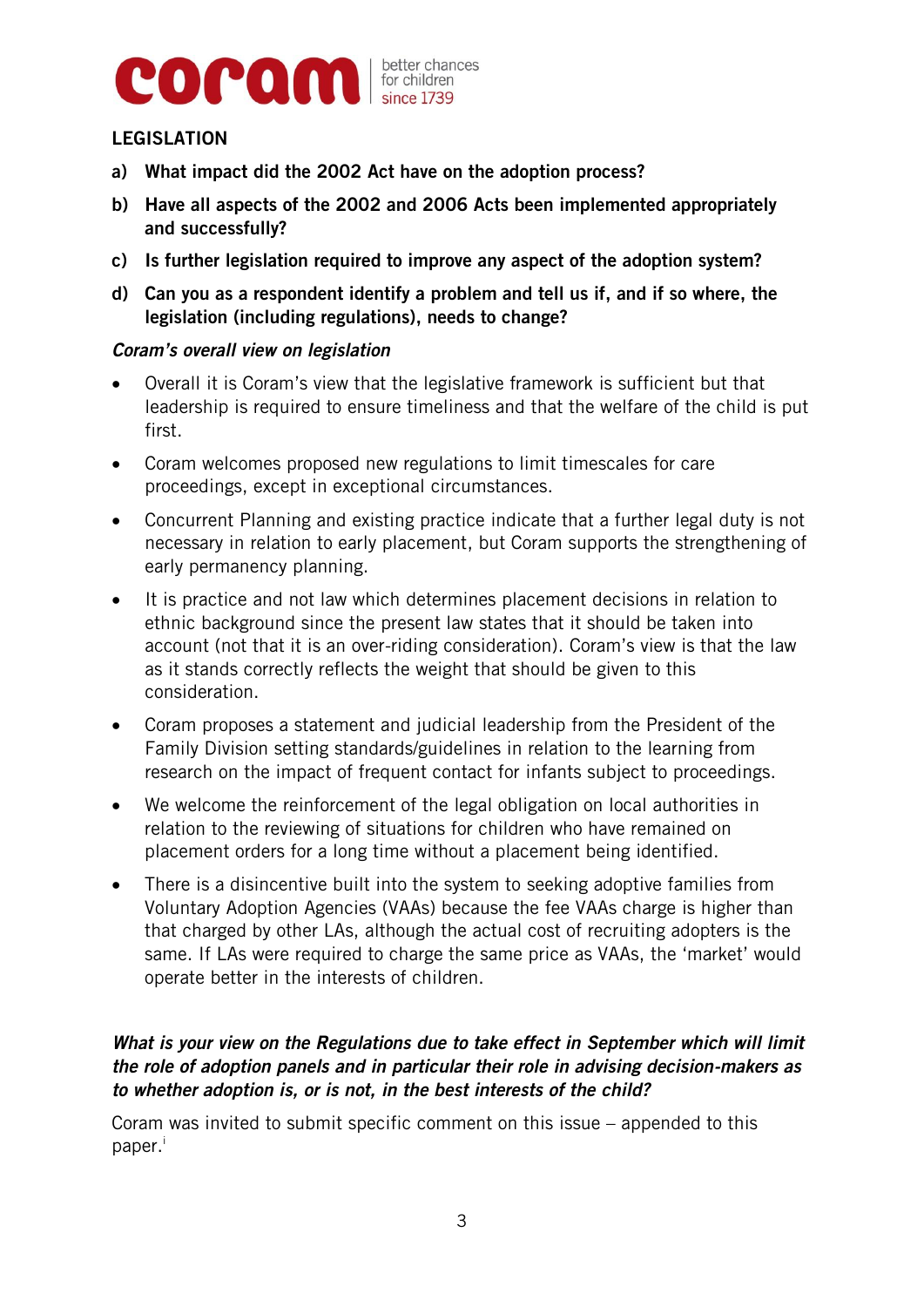

# **TIME TAKEN IN PLACING CHILDREN**

**a) Is excessive time taken in placing children? Do some groups of children take a disproportionate length of time?** 

#### *Where in the system do you perceive the worst 'delays' to be occurring?*

- Ofsted's Annual Report (2010/11) focusing on children and families services identified that, in its view, the worst delays occur because of court processes and the use of too many expert witnesses; additional repeat assessments; and not enough case management by courts. The Ofsted report also identified section 20 cases as being prone to drift. Coram recognises this finding. If pre-proceedings processes are not robustly completed and assessments weakly presented, then LAs also compound or contribute to delay.
- Coram's DfE programme with 16 local authorities to promote permanence shows that there are small delays at every stage of the system which can be reduced. However, delay is not found everywhere and not inevitable.
- Delay occurs if LAs do not promptly seek adopters beyond their area through VAAs and other LAs (as they do in Bristol, for example).
- Siblingship contributes to delay, as does BME background. If children are older or in sibling groups it becomes very hard to family find and a wider group of potential adopters can be helpful.
- The Family Drug and Alcohol Court provides a model for time limited and integrated assessments which incorporate the necessary multi-professional advice on some cases without sequential expert reports being required.
- Better training on court skills for social workers could also help prevent delays caused by poor quality assessments/statements.

# *Do you consider adoption panels to be contributing to delays?*

- Not generally. In some LAs, there has been poor scheduling but this is a management issue and not a structural issue and change may have significant consequences.ii
- **b) What aspects of the adoption process, including pre-process care proceedings, take most time?**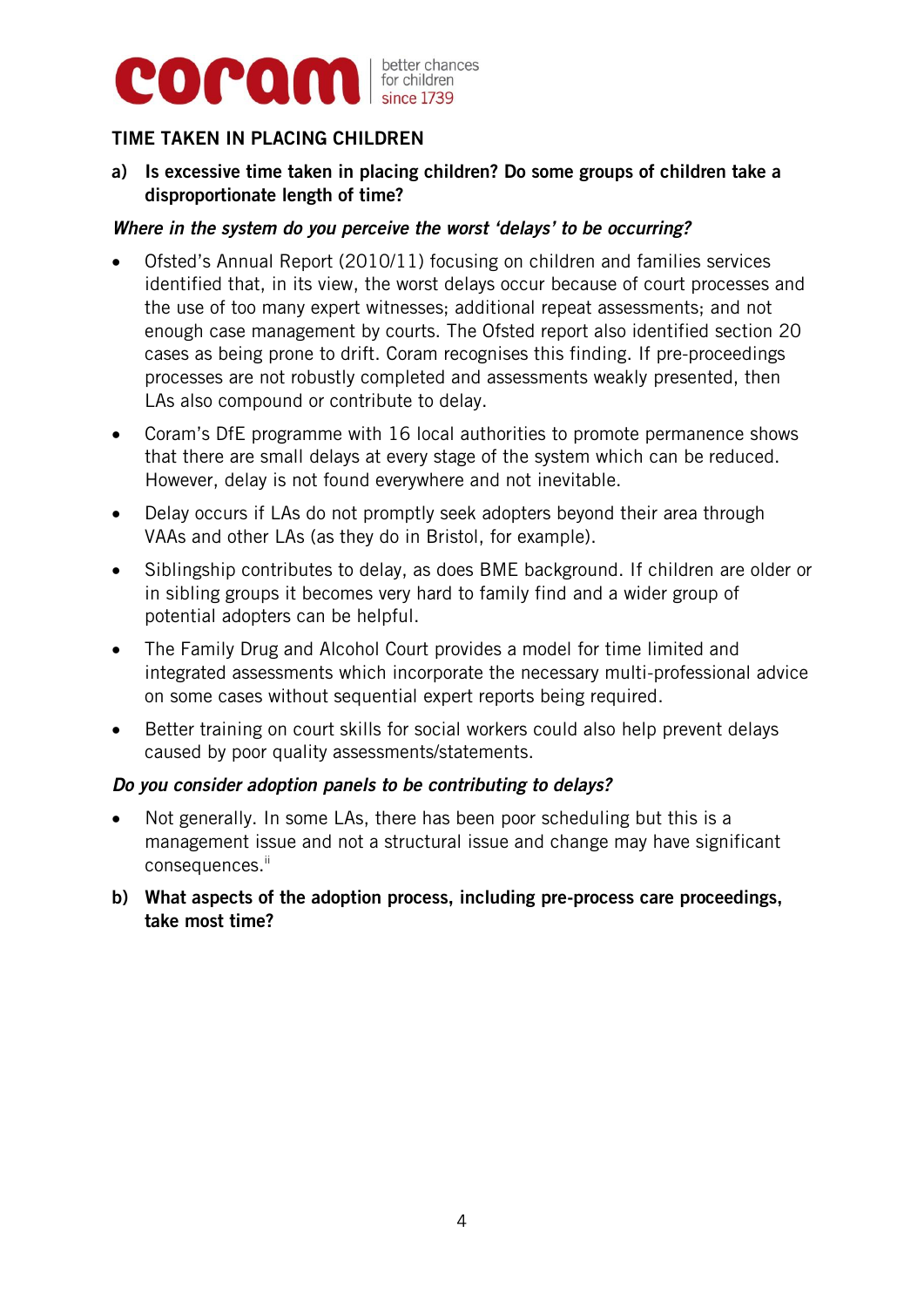

**c) Do the various parts of the system – local authorities, adoption agencies, courts and others – work effectively together?** 

# *Is the most effective use being made of VAAs? If not, what financial/institutional barriers currently exist to achieving more effective working partnerships?*

- Further and consistent use of VAAs by all LAs would certainly widen options and increase timeliness for children. Where LAs have made use of their local consortium and VAAs they are definitely faster in placing children. The Coram DfE project also shows that VAAs place proportionally more harder-to-place children. In some LAs, family finding is done in-house for younger children and family finding for others is referred out.
- There is an uneven playing field in relation to inter-agency fees. Coram and CVAA charge the VAA fee, which is in keeping with the real cost, unlike LAs which 'sell' each other families at a lower rate. This should be changed and would immediately remove the perverse incentive to delay/undertake sequential family finding. Coram supports the proposal for automatic referral of children to the register at three months to ensure that all children in the UK have access to the greatest supply of adopters, nationally. We also support the creation of the National Adoption Gateway, promoting customer service standards and ensuring that potential adopters are aware that they can choose their agency and are not obliged to go to their LA.
- VAAs can be supported to take the risk to grow, and change can be achieved rapidly, as demonstrated by the Coram partnerships with several local authorities. For example:
	- o Coram's partnership with LB Harrow offers a way of working with VAAs by providing a manager located in Harrow. Coram finds families for Harrow's children. This has increased placement choice and the use of concurrent planning.
	- o Further, Coram provides Cambridgeshire with a county adoption manager, Leadership within an in-house team and a strategic group for development of concurrent planning.
	- o Kent LA is embracing this at even greater scale and, with Coram, is addressing the full early permanency needs including a focused study of the performance of the legal system in this respect.
	- o Two further authorities are in advanced discussion.
- Coram has launched an Early Permanency subscription programme to enable LAs to develop their capacity for concurrent planning by deploying/designating specific staff who are national leaders and receiving programme guidance from Coram.
- Coram, as a centre for early permanency, is developing a toolkit for management on these approaches, publishing further research and providing access to expertise through training, coaching and case consultation.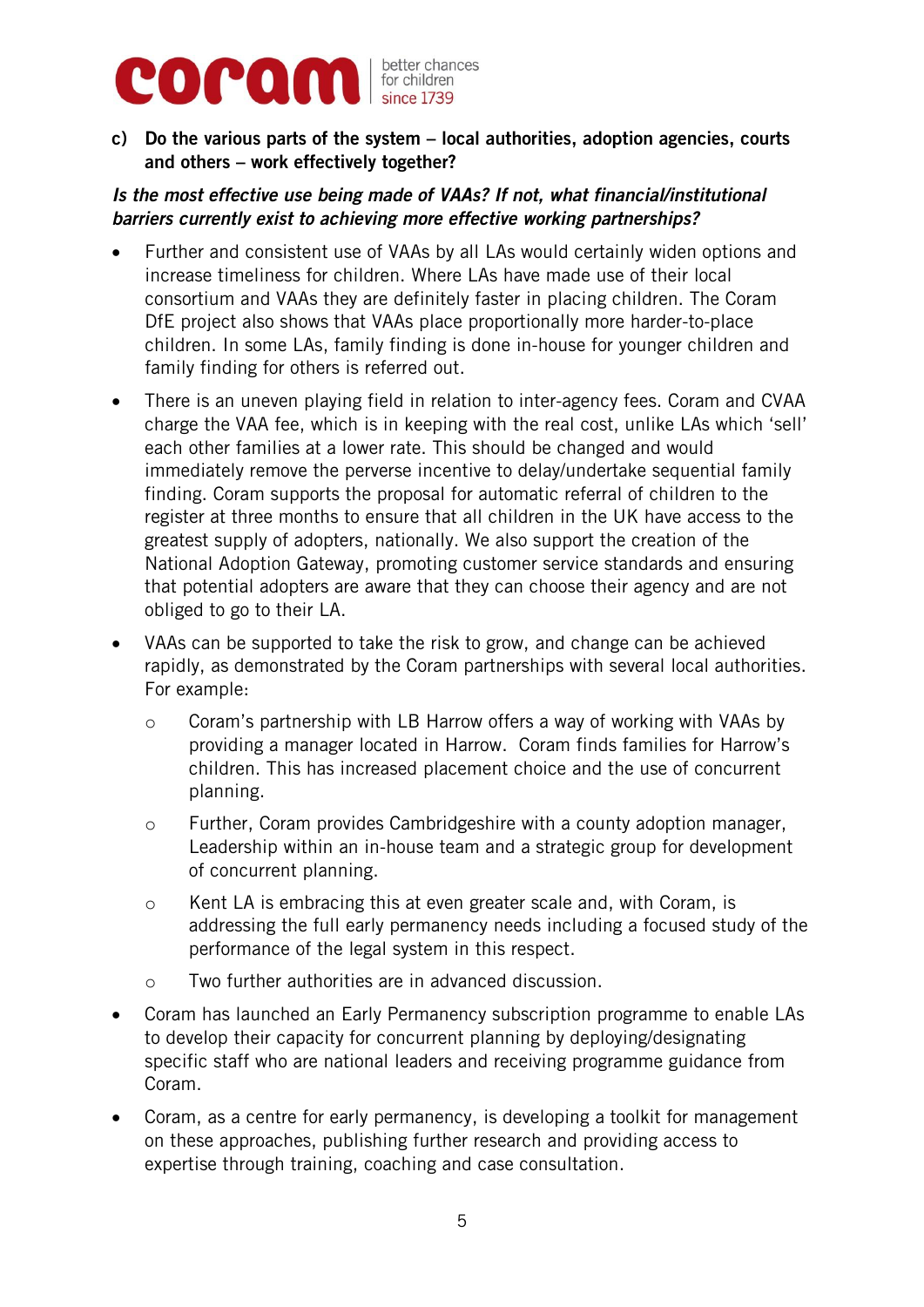

#### **d) Could the adoption process be speeded up, whilst ensuring that necessary safeguards are preserved?**

#### *What can be done to speed up the process?*

- Permanence tracking meetings (including for all children subject to pre-court PLO process where threshold is met), senior management oversight of cases and robust management of cases in the court.
- Coram's experience shows that permanence tracking processes, underpinned by strong practice management (i.e. social work managers are experienced and available), and personal/visible leadership at a very senior level make the difference where these are in place in LAs.
- Tracking systems should have a specific focus on young children coming into care, to reduce the numbers of children who become older while 'drifting' in the system. Tracking has played a key role in improving the timeliness of placements in the Coram-Harrow partnership, for example, and Cambridgeshire has combined this with implementation of the 'Hackney model' of social work in its field teams.

# **e) How widely used is concurrent planning? What are its advantages and disadvantages?**

# *What are the advantages and disadvantages of concurrent planning, twin-track planning and parallel planning?*

#### **Advantages of Concurrent Planning:**

- **Parents** have one last chance (this is explicit) and this creates sense of urgency for parents which is supportive to change.
- **Children** experience no/fewer moves or broken attachments.
- **Adopters/carers** have satisfaction of caring from close-to-birth and of developing a structured process within which there can be a respectful relationship with the birth family.Where the child is adopted, this lays the groundworkmuch better discussion with their child in future.
- **Local authorities** achieve permanent placement earlier and achieve reduction in infants and therefore in future of all children waiting for placement.

#### **Limits to its effectiveness:**

 It is best matched to younger children in acute circumstances where chances of return to birth family are very low and can only practically be used where the risk is fully demonstrated.

#### **Advantage for parallel/twin-track planning:**

• If a child is already in a foster placement or there is no concurrent planning placement available, parallel planning ensures that whilst court proceedings are underway, the local authority is actively pursuing plan B as well as plan A, thus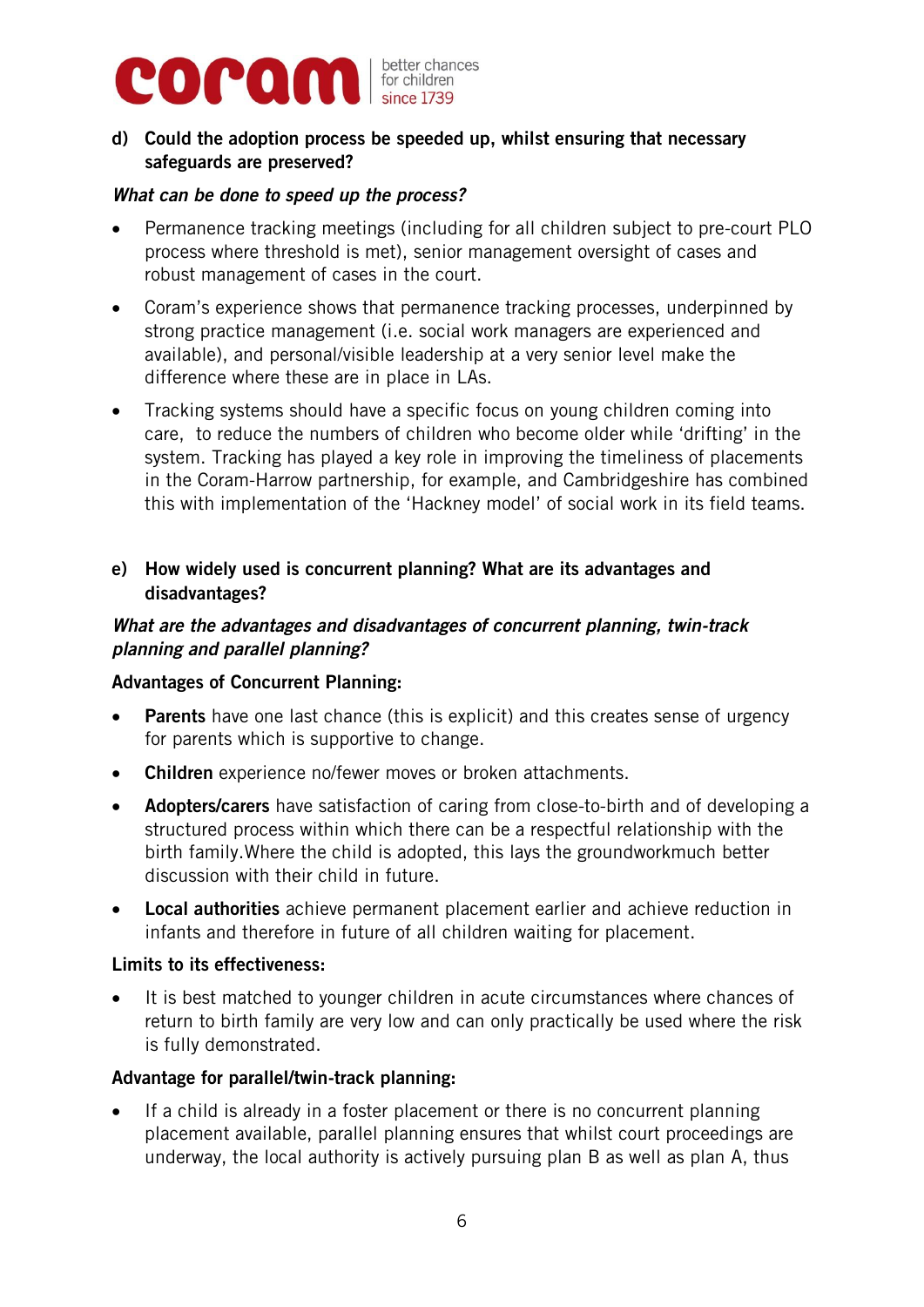

avoiding further delays once the court makes a decision to return the child to the family or to make a Placement Order.

# *Can concurrent planning be successfully extended beyond a small group of children who fit a particular profile (i.e. under 2 years of age; high risk of non-rehabilitation with the birth family from the outset)?*

 Absolutely it can be extended and it must be – initially to the large numbers of children under two years who are currently not benefiting from this approach. The Harrow experience shows that up to 30% of those adopted could potentially benefit. Nationally, 61% of children adopted in 2007-2011 were under one year old when starting their final period of care (DfE, 2011).Nationally, over the last five years, the average age at adoption is three years and 11 months. The average age of children adopted by Coram concurrent planning carers was 17 months (2002-2012). This is a large imperative. Concurrent planning should be made available to all the children who could clearly benefit from it. Application/piloting with older children could be considered thereafter.

# *Where concurrent planning has been tried (for example in Brighton and Hove) what have been the main difficulties and challenges encountered and how can they be overcome?*

- Concurrent planning relies on experienced social workers who can identify children who are appropriate for the scheme.
- Brighton and Hove reports that a 'hostile' local court made the team's work impossible but Manchester Goodman project had excellent relationship with the court; there is certainly a continuing training issue for family lawyers as well as judiciary and provision of research evidence. B&H continue to make some limited CP placements.
- Manchester Adoption Society failed because of financial challenges to its mainstream adoption work in fact – the interagency fee not being high enough and not making enough placements to bear the cash burden. There has been an increase in the fee and this should be continued to full cost recovery and the same fee applied between local authorities as well as with VAAs.
- Coram's Concurrent Planning centre shows that it remains a challenge to secure all elements working in consort – although the service is well-established, and can demonstrate positive outcomes, ensuring that suitable cases are referred by LA partners in a timely way and that this is supported by the courts requires ongoing effort.
- Coram has launched a wider subscription scheme to enable capacity building in concurrent planning across England.

# **f) What are the reasons for the variations in time taken to place children by different local authorities?**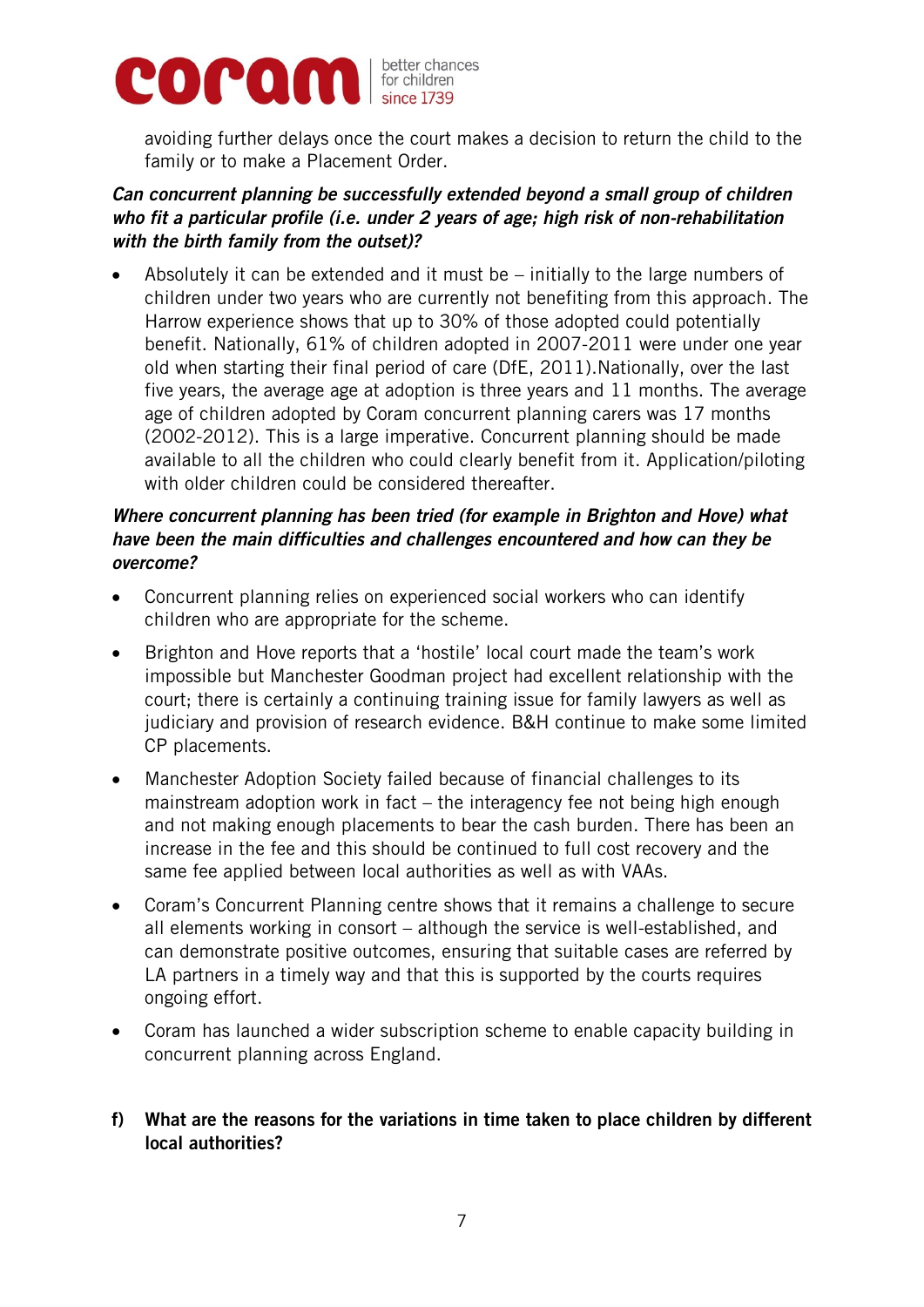

## **THE NUMBER OF POTENTIAL ADOPTERS**

**a) Are there enough potential adopters coming forward? Are there shortages in particular ethnic groups?** 

## *Why does it generally take longer to place children from black and minority ethnic (BME) backgrounds for adoption?*

- Coram commends to the committee Julie Selwyn's research on this issue. Most importantly, there is an overall shortage of adopters of all/any background and this should be the national focus. It is important that adopters are recruited from all communities (as highlighted in the DfE's Adopters' Charter 2012) and there need to be incentives to agencies to take positive action on this.
- Coram supports the creation of a national recruitment forum and National Gateway as part of the Adoption Action Plan, and urges the government to review the resourcing of this area of work in the context of the significant increase in the number of care proceedings and of children needing placements nationally.
- **b) How do we ensure the best "fit" for a child, and is trans-racial adoption relevant to this issue?**

## *What is the solution? In particular, does the ACA 2002 (s 1(5)) need to be amended and, if so, how?*

- It is Black and Asian children who wait longest or fail to be adopted Mixed race children do not wait as long, but still wait longer than White children (Julie Selwyn and Coram DfE work).
- It is adopters who decide who/whether they seek to adopt specific children. Adopters must consider if their new child will be welcomed and integrated by their wider family to protect their child from compounded stigma.
- We should encourage and welcome as many adopters as possible, and of greatest possible diversity, into the system, therefore enabling optimum placement options for children.
- **c) Why do some potential adopters drop out during the adoption process?**
- **d) Have the changes to eligibility introduced by the 2002 Act impacted the number of potential adopters?**
- **e) What will be the likely effect of the measures proposed in the Department for Education's 'Action Plan for Adoption'?**
- **f) Does the number of agencies inhibit the number of potential adopters recruited?**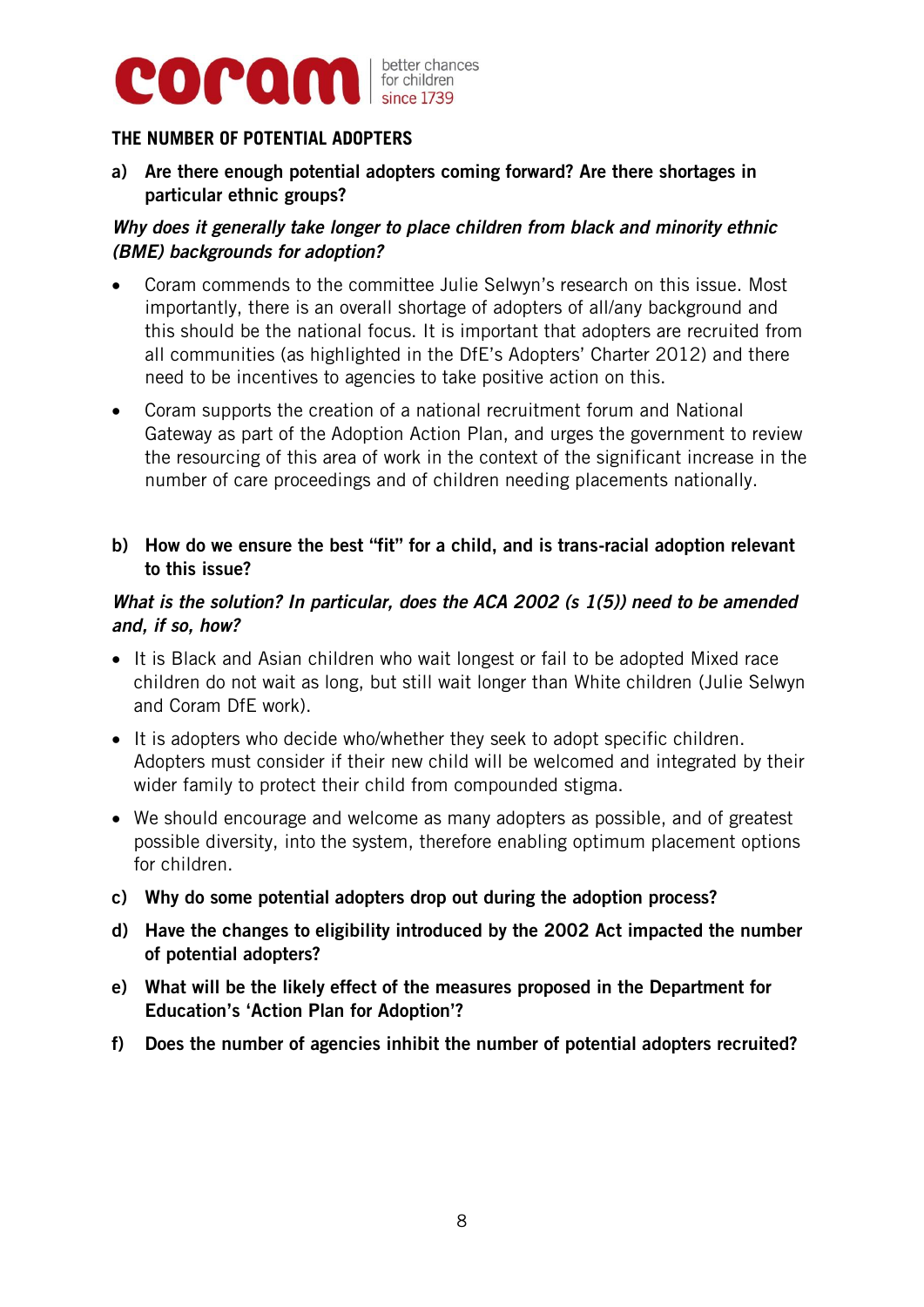

**g) Does the recent increase in knowledge about early child development affect the balance between children's rights and parental rights?** 

# *Are we currently striking the correct balance between the rights and interests of looked after children and the rights and interests of the birth family***?**

 Evidently not since the welfare of the child is paramount but the system is not delivering decisions in the timescale of the child. This should be our focus and Coram welcomes proposed new regulations to limit timescales for care proceedings, except in exceptional circumstances. We would welcome better implementation of pre-proceedings work, and more consistent use of Family Group Conferencing to ensure birth family members and connected people are supported to come forwards in a timely way.

# *If not, is this a problem with the statutory framework or with social work practice and what needs to change?*

- Social work practice can and must be improved, particularly in relation to Family Group Conferences and early consideration of birth family members. Good quality assessments lead to fewer assessments.
- A more consistent level of training and supervision is required for social workers in analysis, report writing and in giving evidence to court. There is an issue in relation to the timescale for additional members of birth families to come forward. This is not aligned with the timescale of the child despite the over-riding principle for the welfare of the child. Coram also agreed with FJR recommendations for provision of performance data on judges and experts – we should all learn from our experiences and we should know what happened to children.
- We commend the committee to consider evidence from Professor Judith Masson of Bristol University in relation to court process and statutory framework.

# **COURT PROCEEDINGS**

#### **a) Do court proceedings take undue time in the adoption process?**

See comments above. Ofsted's Annual Report (2010/11) identified in its view the worst delays occur in court processes and in using too many expert witnesses; additional repeat assessments; not enough case management by courts.

- **b) Would the recommendations of the Family Justice Review substantially alter the position?**
- **c) How effective are provisions for the representation by guardians of children in court proceedings?**
- **d) How effective have placement orders been in facilitating the placement and adoption of children compared with "freezing orders"?**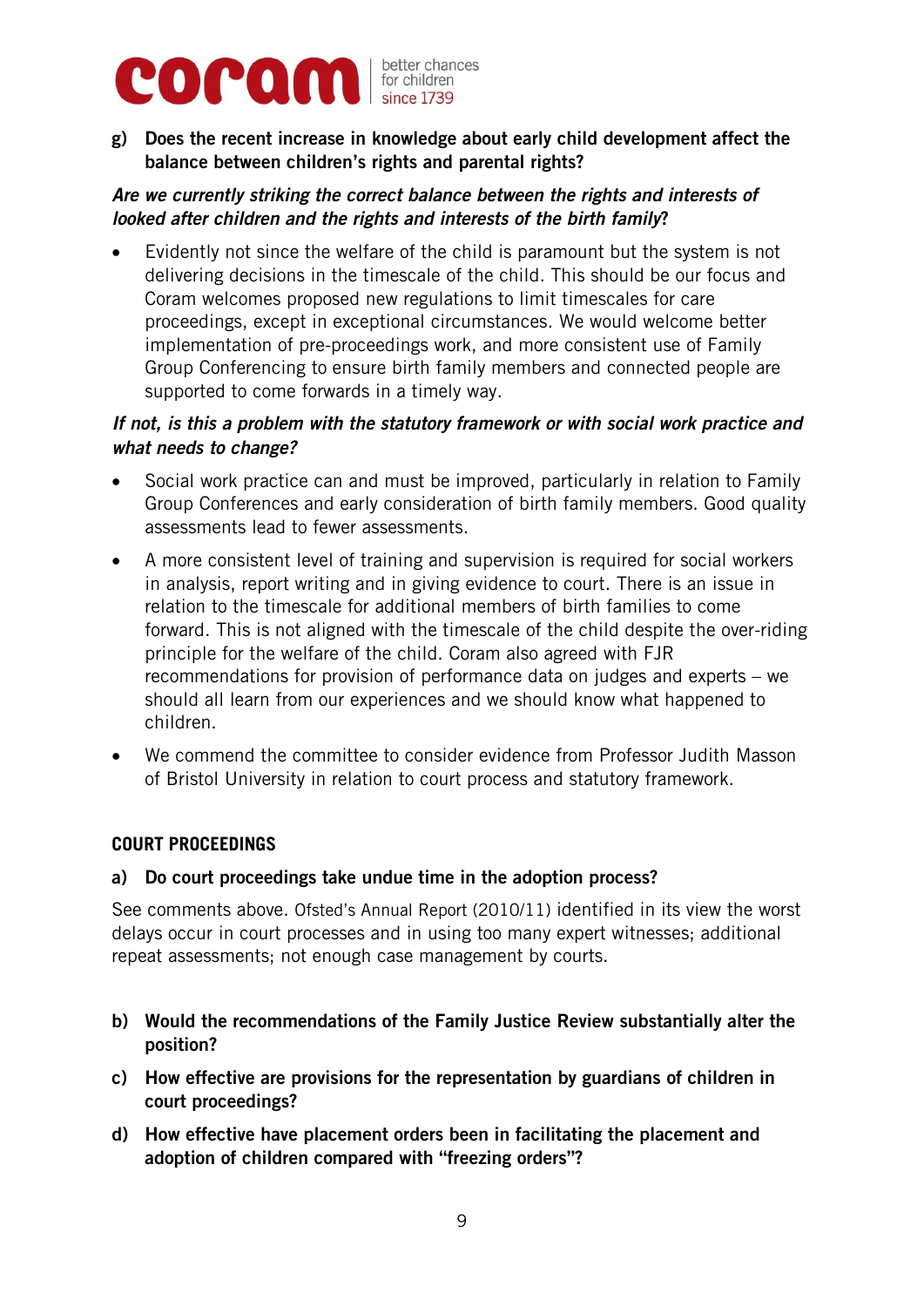

- **e) How common is it for care proceedings and placement order proceedings to be heard together or consecutively? What are the advantages and disadvantages of this approach?**
- **f) How will changes to legal aid impact, if at all, on adoption proceedings?**

## **POST-ADOPTION SUPPORT**

- **a) How, if at all, has the 2002 Act impacted upon the provision of post-adoption contacts and support?**
- **b) Are measures needed to enhance post-adoption financial and other support for (i) adopted children; (ii) adoptive parents, (iii) birth families?**

It is generally acknowledged that adopted children are likely to have additional needs at intervals throughout their childhood and into adulthood. This is a result of a combination of factors which affect different children more or less strongly. These factors include:

- The children's different heritage and separation from the family into which they were born. Issues of identity pre-occupy many adopted children, adolescents and adults, and in recognition of the needs of adopted adults (and of those of their birth relatives) the A&C Act 2002 made provision for access to information, counselling and intermediary services. Adopted children need to understand their background and why they have not been able to remain with their birth families. Accordingly, they need assistance to make sense of their past. Common tools to assist the adopters in this task are lifestory books – regulations require that these are provided within 3 weeks of the adoption order. However as children grow up, their understanding increases and it is often necessary to update the books, and in cases where the information is particularly distressing, adopters may need support to share the story with their children. Late adolescents/ young adults need a *later life letter* which gives a fuller explanation about the young person's past, in language that is clear but not pejorative nor unduly alarming. Therapeutic support may also be needed. *Thus assistance with writing/updating and dealing with therapeutic needs must be available via the adoption agency (LA or VAA) and potentially therapeutic support via CAHMS or independently sourced*.
- Adoption frequently involves letterbox or sometimes direct contact with birth parents/siblings /grandparents. This does need to be arranged on an individual basis to meet children's needs. Whether or not contact is arranged at the time of the adoption order, some children request contact later – either face to face or via news about the wellbeing of member/s of their birth family. Additionally with the widespread use of social networking sites, unplanned contact is taking place in a number of instances, and it can be assumed that this is likely to increase with the increasing availability of computers and increasing sophistication of search facilities. *Supervised contact/support in arranging contact/support in arranging letterbox contact/support in reviewing and altering contact arrangements is needed.*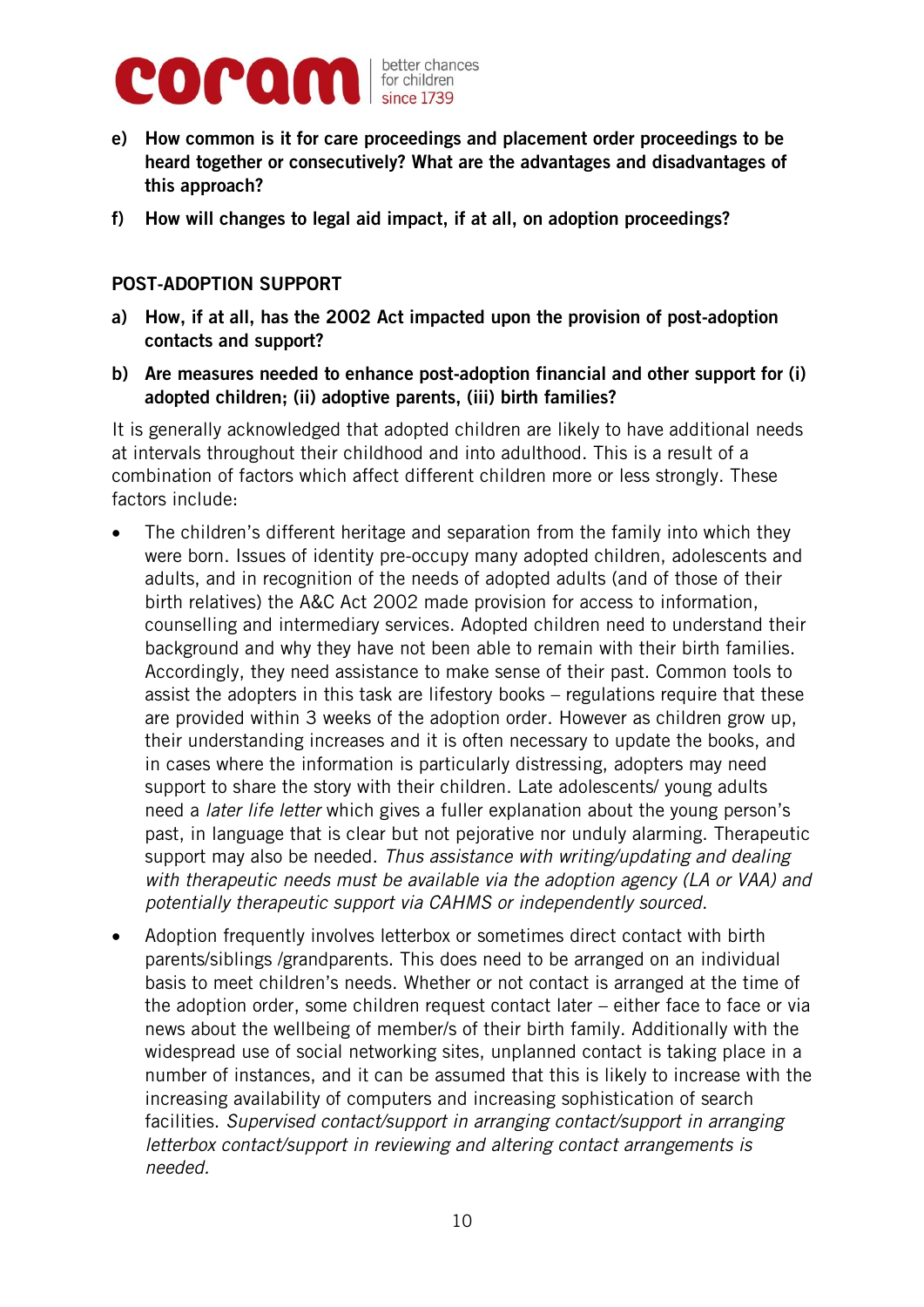

- Children who have suffered adversity such as neglect/abuse/exposure to substances in utero are likely to display a range of complex emotional and psychological symptoms what are not easily classifiable under the categories commonly used and understood by mental health professionals in CAHMS. Thus the needs of these children are often overlooked or misdiagnosed. There are specialist community mental health services for children and adolescents which have teams accustomed to this population, including the Tavistock Clinic, the Maudsley Hospital and Great Ormond Street Hospital for Children. There are fewer specialist resources in the north of England. There are also a significant number of CAHMS clinics which do offer appropriate services, but this is something of a lottery at present. The three teams mentioned above contributed towards DCSF Practice Guidance on Assessing Support Needs of Adoptive Families in 2008. *Access to community mental health services is of crucial importance, and a training programme for mental health professionals to enable them to provide more appropriate diagnosis and intervention to this population of children is essential.*
- The population of children we are concerned with have difficulty accessing education. Because of the emotional and psychological trauma they have suffered, they find it hard to function in large groups, having the emotional needs of much younger children for individual adult attention to support them and provide scaffolding whilst they learn. They are often hyper vigilant (an understandable consequence of earlier abuse and trauma, to be constantly alert to the possibility of danger). This interferes with concentration and again requires one-to-one attention in the classroom to manage. They may also suffer from post traumatic stress disorder, and apparently neutral interventions or remarks can provoke an angry/aggressive/out of control reaction which is disruptive and difficult to manage in the classroom. *It is important that such behaviour is understood as a symptom of emotional fragility and fear, and not as a deliberate provocation or as misbehaviour. Supporting such children in the classroom requires some level of one to one support (variable) – sometimes in the classroom, sometimes during the unstructured time in the playground, sometimes both. Teachers and support staff also need consultation from a professional who understands that the challenging behaviour is based on earlier adverse experience and who can support the staff in finding ways of providing support and boundaries for the child which are constructive and support the child appropriately*.
- Children may have disabilities including learning difficulties that require specific support to enable them to make maximum use of their capabilities, to integrate and enjoy relationships with their peers, and to reach their potential. These children may need to access similar specialist services as other children with disabilities. Resources for post-adoption support are rarely sufficiently provided by local authorities, and are a constant struggle for Coram, drawing heavily on our charitable income.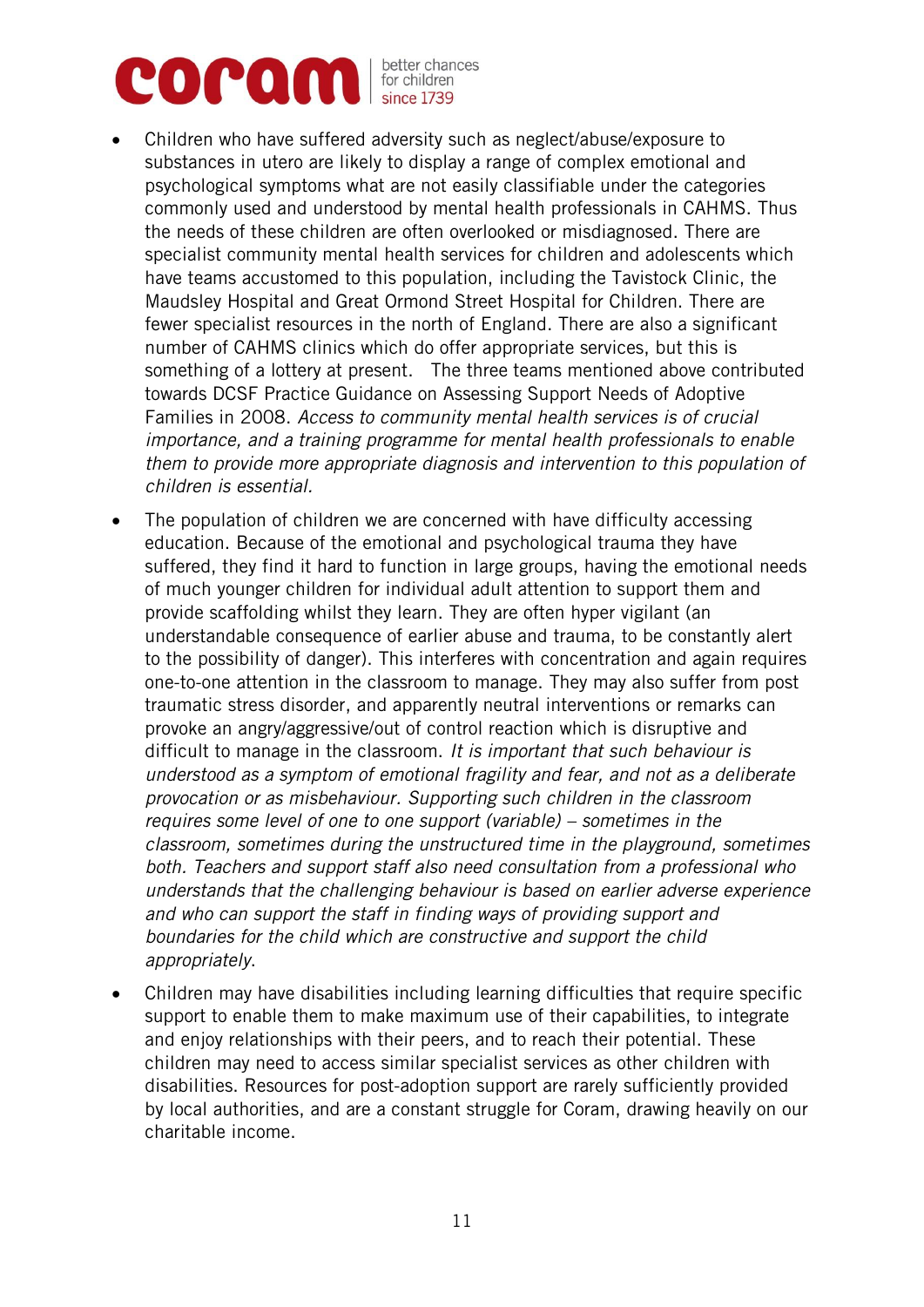

 We would also highlight in particular the importance of support to families in relation to education. The new priority for children adopted from care in school choice is very welcome, but the issues often go far beyond this and significant support to families is needed to get children's needs met.

*Is too much or too little emphasis currently placed on facilitating contact between the child and the birth family: (i) during care proceedings; (ii) once a placement order is made; and (iii) post-adoption? Is too much or too little emphasis placed on contact? What are the advantages to the child of contact and what, if any, changes would you recommend to primary or secondary legislation on this issue?*

#### **Contact in care proceedings**

- Clearly contact must be determined by the circumstances of the case and the need to protect any positive relationships/attachments which are important to a child but it needs to be reflect the child's need and be sensitive to the child's vulnerability in its delivery – see Coram's practice note<sup>iii</sup>.
- The Jenny Kenrick research debated by the Family Justice Council (Dec 2010) and supporting the wider Australian study shows that its impact on young children can be counter to their welfare. Lord Justice Munby personally supported the wider dissemination of these and other findings to the judiciary. (See Coram Practice Note 2 for further information.)
- Developmental needs of babies for early attachment must be understood and underpin contact arrangements. This includes establishing a routine in placement to facilitate a sense of security and time for unhurried playful interaction between the main carer (i.e. the foster carer) and the baby. If the baby has high frequency contact, the recovery time between contact sessions can be significantly limited. Any ruling or requirement must surely aim to minimise stress known to harm
- Very frequent contact, especially when combined with the impacts of transport and changes in escort or supervisor is not supportive of these principles.
- Case law is causing the impediment not the primary legislation and Coram calls upon the President of the Family Division to issue guidance on contact in the light of Kenrick research and the Australian research (summarised in Simmonds and Schofield article in *Adoption and Fostering* 2011).

# **Post-placement order**

 There is a practice issue as ongoing contact can get in the way of preparing a child for meeting prospective adopters. On the other hand, if there is a delay in achieving a match, the LA may be concerned that the child may have not contact with a parental figure. Resolving this requires judgement on a case-bycase basis, but the focus should always be on the child's experience.

# **Post-adoption**

 In Coram's survey of adopters issues of managing post-adoption contact were prominent amongst the issues adopters raised with us as causing them and their children ongoing difficulty. Multiple siblings, both older and younger, in multiple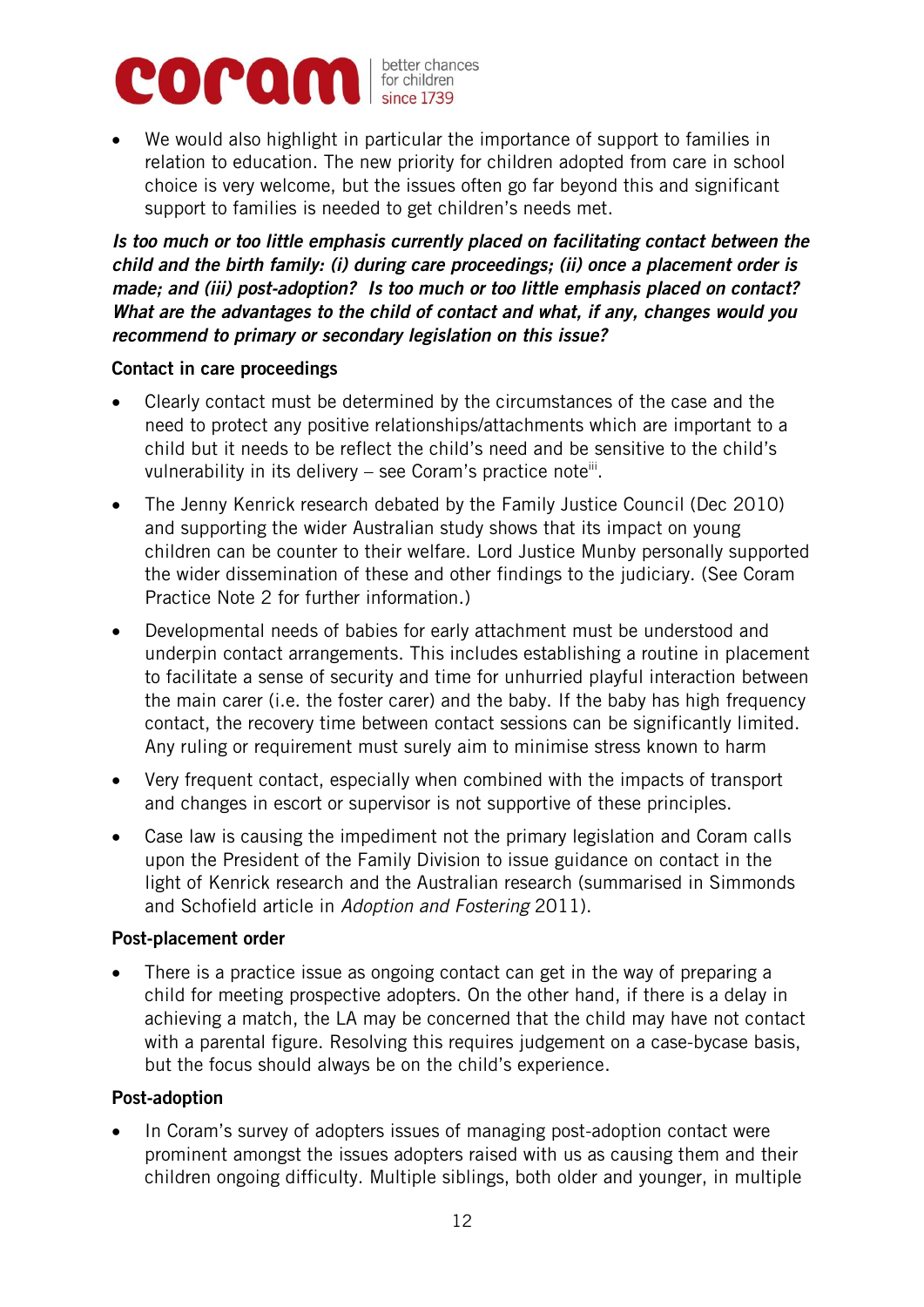

placements, could be involved as well as birth parents. Arrangements for managing and reviewing contact need to be clear. If the adoptive parents feel that contact arrangements undermine their child's sense of security – or that their child needs further information about or contact with one or other member of their birth family, there should be a clear duty on the LA to assist in resolving difficulties.

#### **INTER-COUNTRY ADOPTION**

- **a) Have the inter-country adoption safeguards introduced by the 2002 and 2006 Acts proved successful?**
- **b) Would you recommend any change to the legislation to make inter-country adoption simpler?**
- **c) Are there any special challenges in adopting children from particular countries or regions?**

#### **ACCESS TO INFORMATION**

**a) Has the 2002 Act made it easier for adopted adults and/or birth families to trace their relatives, should they wish to do so?** 

#### **OTHER PERMANENT PLACEMENTS**

- **a) What has been the effect of the introduction, in the 2002 Act, of 'special guardianship'?**
- **b) Is special guardianship an effective alternative to adoption, especially for those of school age (ie 5 and older)?**
- **c) What is the best way to ensure permanent and consistent placements for children?**
- **d) Would earlier interventions with difficulties have an effect on the number of children who need to be adopted or otherwise permanently separated from their birth family?**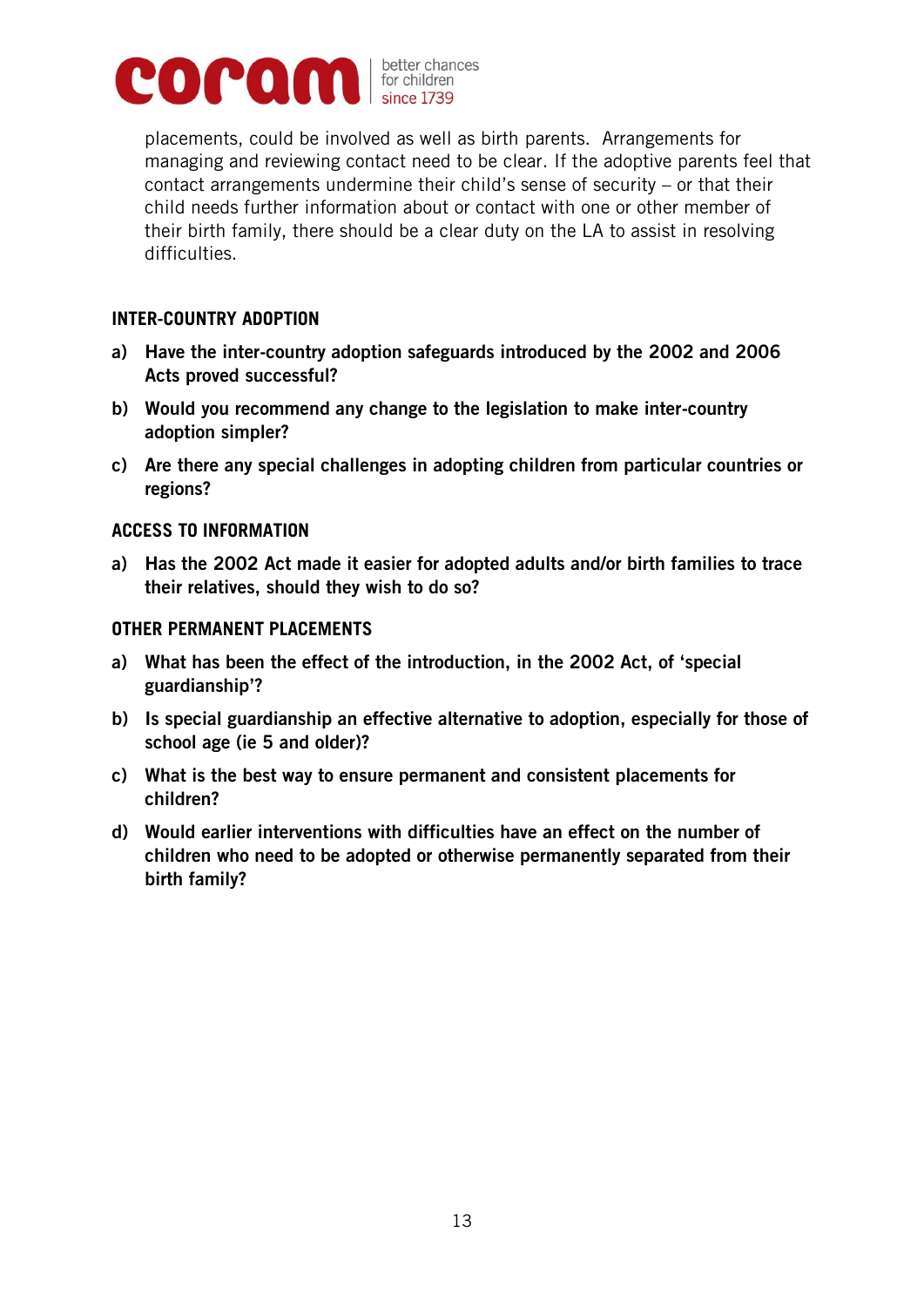

#### **MONITORING**

- **a) Do 'adoption scorecards' provide an appropriate means for monitoring the performance of local authorities with regard to adoption?**
- **b) How robust are current systems for monitoring the i) number of adoptions made, ii) the number of children awaiting adoption, and iii) the amount of delay experienced by those awaiting adoption?**

# *Are appropriate mechanisms in place to monitor the position of children for whom a placement order is in force but who are awaiting a suitable match?*

 Children should not be on a placement order indefinitely; if a match cannot be found, the preference for adoption should be reviewed. Anticipating an increase in adopters is not sufficient reason for staying on PO if this is not in the child's best interest.

## *If current mechanisms for monitoring children in this position are not sufficiently robust, what needs to be done?*

 This is done well in some areas, but there should be consistency of practice in LAs in reviewing these, and changing plans if necessary. A legal obligation on LAs to ensure regular review should be considered.

#### **Endnotes**

#### 1 <sup>i</sup> **House of Lords Select Committee on Adoption Legislation: Comment from Coram on the role of Adoption Panels**

We write in response to a specific request for our views on whether it is in children's interests to remove the process of referral to Panel in relation to the 'should be placed for adoption' recommendation. Coram is very concerned about delay for children, but we think this proposal is likely in practice to have a negative effect. We have consulted with local authority representatives on this issue, as we happened to be holding a seminar on Thursday 12 July which was discussing this matter, attended by adoption managers from 15 local authorities. BAAF's legal advisor presented to the group, and real concern was expressed about how best to manage this area of work in light of this change.

#### *Key concerns*

- Panels do not actually duplicate court decision-making, as the decision to take the case to court has to be made by the local authority – ie whether or not to seek a placement order with a plan for adoption.
- This is a decision of the greatest possible importance for the child
- Scrutiny and quality assurance of this decision need to be of a high standard for several reasons:
	- o This is a life-changing decision for the child, their birth family and potential adopters.
	- o Risk of legal challenge, and hence increased delay.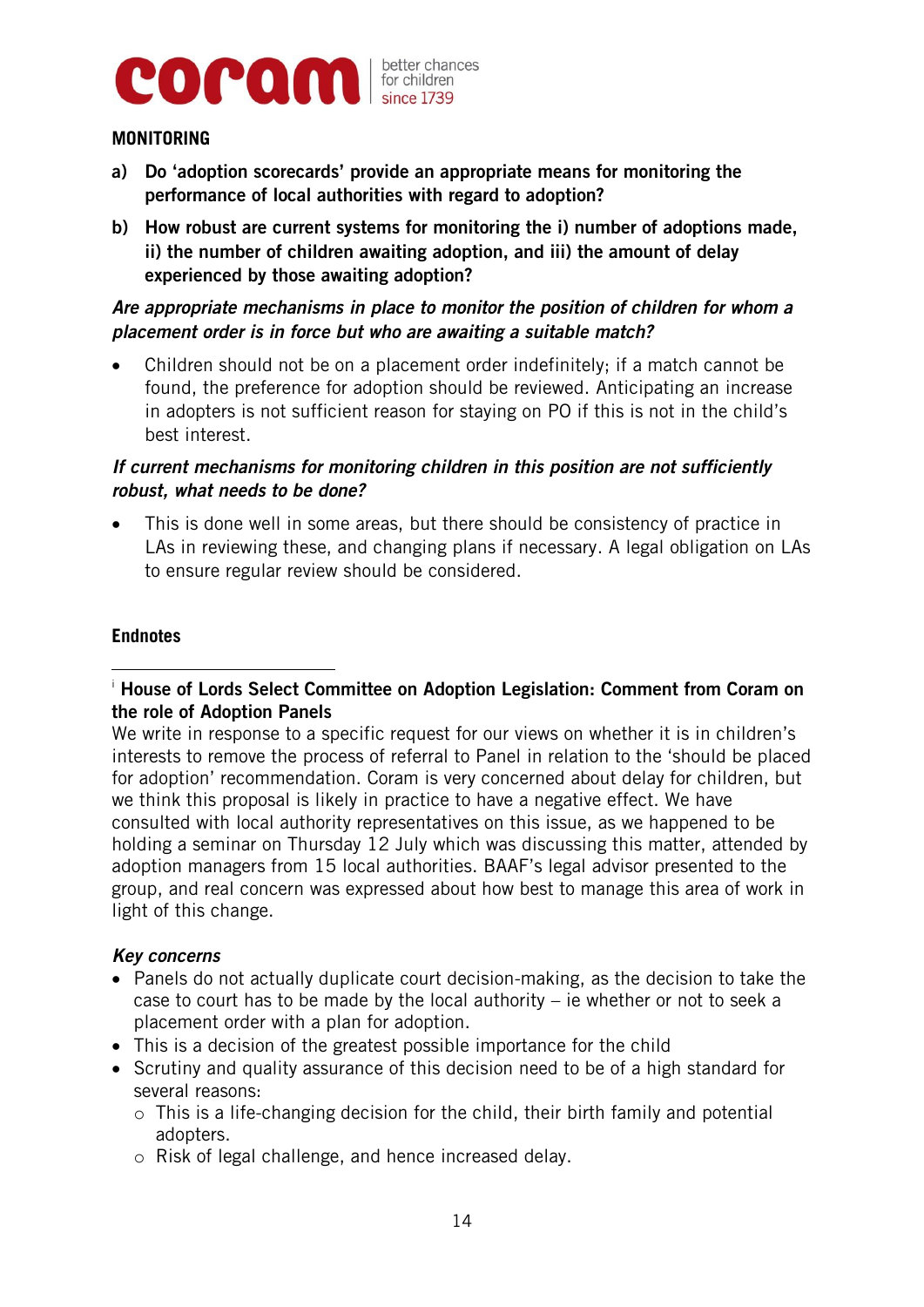

**.** 

- o The written analysis on which the decision is based forms a key document for the child in future.
- Because local authorities are aware of the onerous nature of this process, they are likely to create diverse, less transparent, processes across the country to deal with the challenges.

## *Tasks involved in proposed role of decision maker*

- Reading all the reports without the support of Panel minutes to focus their thinking
- Analysis of all the material as a newcomer
- Writing an analysis of the reasons for their decision that is capable of both standing scrutiny in court and being a document for the child's use in future
- Quality assurance and challenge in relation to the thoroughness of work done by all concerned.

#### *Unintended consequences of current proposal*

- In large local authorities, there could be 100 such decisions to be made annually, and in medium-sized authorities 40-50. The amount of work for the Adoption Decision Maker (ADM) will be significantly increased, without others having scrutinized the reports and giving them minutes of the discussion, and this may lead to:
	- o The ADM role being delegated to less senior staff
	- o A dedicated role being created, which would not have the same integration in management structures, thus potentially becoming isolated from the rest of the running of services
- Quality could slip without the current multi-disciplinary scrutiny with an independent element.
- Removal of independent Panel Chairs, who have in our experience made a very positive contribution professionally in addition to bringing in rigorous scrutiny, and an element of independence
- Timescales could slip because social workers would not have the framework provided by Panel deadlines
- Issues of role confusion, as ADMs as part of senior management may have been involved with cases, but are being required not to have been so – thus some local authorities are trying to arrange for different ADMs to share the role. ADMs will have to demonstrate that they have arrived at their decision solely on the basis of the reports detailed in regulations, not on the basis of prior knowledge of the case or discussion with staff other than panel advisors. There is much scope for decisions to be challenged in court on the basis of process weaknesses, causing further cost and delay.
- The seven day timescale for decisions to be made does not allow the option of deferring if additional information is required. For example if additional medical information is required, and the medical advisor is not available in that week, there is immediately a problem to comply. Equally more information might be needed in relation the birth family's understanding of the issues.